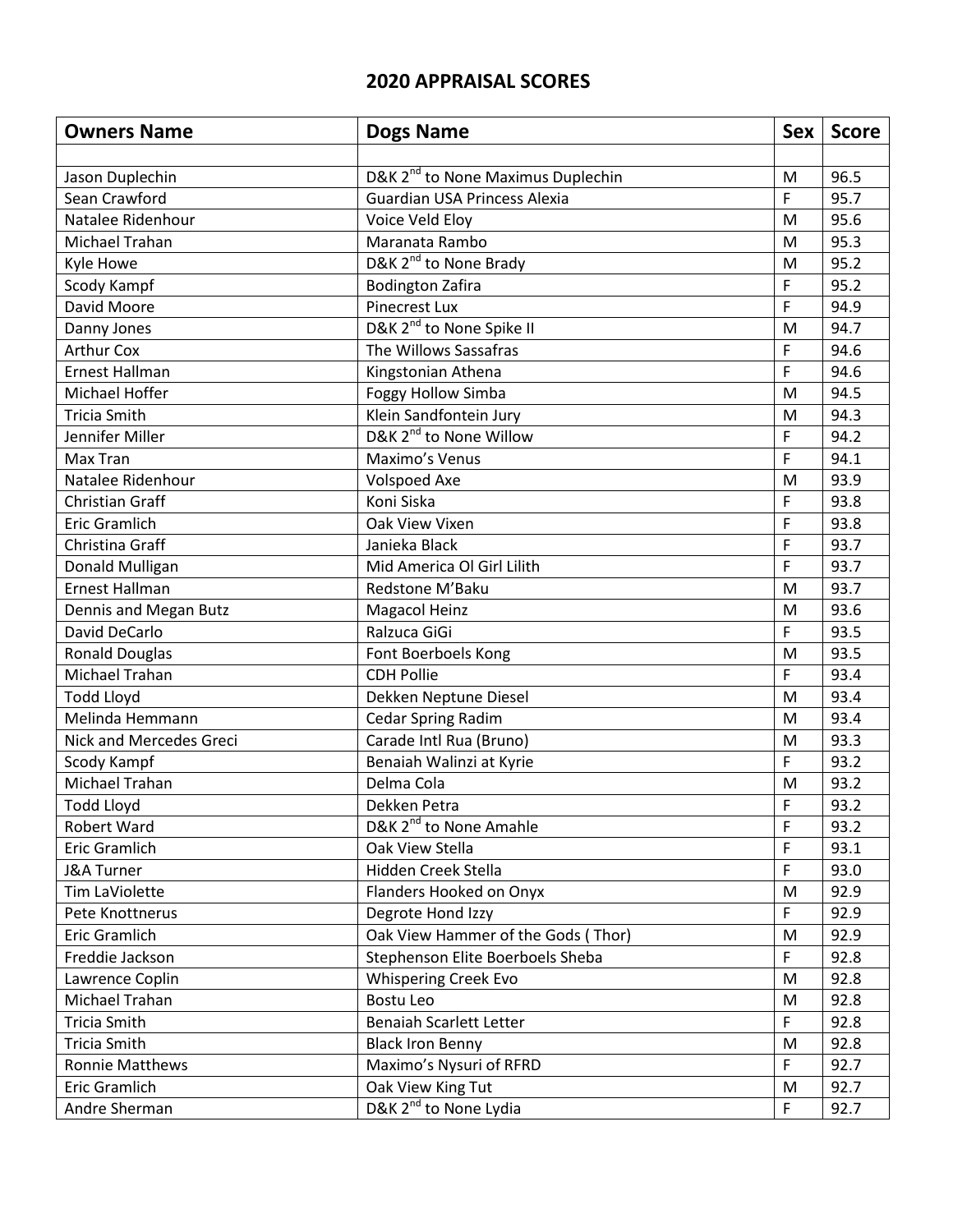| <b>Brian Bechtel</b>    | Dynasty's Brb Angel                | F           | 92.6 |
|-------------------------|------------------------------------|-------------|------|
| <b>Guy Stafford</b>     | Dekken Nova                        | F           | 92.6 |
| Lori Noble              | <b>Black Iron Miss Kitty</b>       | F           | 92.6 |
| <b>Amond Mathis</b>     | Klopdisselboom Arya                | F           | 92.6 |
| <b>Ronald Douglas</b>   | D&K 2 <sup>nd</sup> to None Rocco  | M           | 92.5 |
| Max Tran                | Maximo's Chata                     | F           | 92.5 |
| Michael Trahan          | Landre Miss Diva                   | F           | 92.5 |
| Melinda Hemmann         | <b>Cedar Spring Faith</b>          | F           | 92.5 |
| <b>Amond Mathis</b>     | Laika Asterix                      | M           | 92.4 |
| <b>Robert Russell</b>   | Maximo's Daisy III                 | F           | 92.3 |
| Christina Graff         | <b>Guardian Soldier Boy</b>        | M           | 92.2 |
| Melinda Hemmann         | <b>Cedar Spring Easter Rising</b>  | F           | 92.2 |
| Michael Trahan          | <b>Bostu Bugatti</b>               | M           | 92.2 |
| Paulo Carvalho          | <b>Barbarian Moses</b>             | M           | 92.1 |
| Melinda Hemmann         | Cedar Spring June                  | F           | 92.1 |
| Jarrell Christie Sr.    | Cityscape Bailey                   | F           | 92.0 |
| Andre McCaster          | La Boela Ammo                      | M           | 92.0 |
| Michael Trahan          | Rainaisance Prya                   | $\mathsf F$ | 92.0 |
| <b>Tricia Smith</b>     | Bodington Boerboel Safe Haven      | $\mathsf F$ | 92.0 |
| <b>Ronald Douglas</b>   | <b>Bostu Cavanque</b>              | F           | 91.9 |
| Johnny Johnson          | Foggy Hollow Aza                   | M           | 91.9 |
| Kesha Dameron           | Kadima Envy                        | $\mathsf F$ | 91.9 |
| Danny Jones             | D&K 2 <sup>nd</sup> to None Ukon   | M           | 91.9 |
| <b>Ronald Douglas</b>   | NY East Coast Boerboels Bobby      | F           | 91.8 |
| <b>Tyrone Turner</b>    | Kountry Boy 2morrow                | M           | 91.8 |
| Chauntaine Jackson      | D&K 2 <sup>nd</sup> to None Que    | M           | 91.8 |
| Damian Haro             | Maximo's Dulce Haro                | F           | 91.7 |
| Jessie Harris           | Whispering Creek Sheba             | F           | 91.7 |
| <b>Andres Hernandez</b> | Showtime Raphael                   | M           | 91.6 |
| James Parham            | Koni Koda                          | M           | 91.6 |
| Jennifer Miller         | Triple M Big Bertha                | F           | 91.6 |
| Darnell Johnson         | Cityscape Dohboy                   | M           | 91.5 |
| Kenneth Williams        | D&K 2 <sup>nd</sup> to None Zambia | F           | 91.5 |
| Chris Stepnoski         | Degrote Hond Bubba                 | M           | 91.5 |
| <b>Ronald Douglas</b>   | <b>Bostu Knight</b>                | M           | 91.4 |
| <b>Michael Terry</b>    | D&K 2 <sup>nd</sup> to None Bobby  | ${\sf M}$   | 91.4 |
| <b>Arthur Cox</b>       | In the Wind Astro                  | M           | 91.4 |
| <b>Tricia Smith</b>     | <b>Black Iron Cadence</b>          | F           | 91.4 |
| Kenard Harper           | Maximo's Kona of Harper            | F           | 91.3 |
| <b>Reginald Stuckey</b> | L&N Boerboels Tank Boy Stuckey     | ${\sf M}$   | 91.3 |
| <b>Ricardo Parks</b>    | Klopdisselboom Alexis              | $\mathsf F$ | 91.3 |
| Melinda Hemmann         | <b>Cedar Spring Hondo</b>          | M           | 91.3 |
| Christina Graff         | Los Amigos Reina                   | F           | 91.2 |
| Chris Stepnoski         | Degrote Hond Tokoloshe             | F           | 91.2 |
| <b>Michael Terry</b>    | Allen's Virginia Whitney           | F           | 91.1 |
| Joshua Nolan            | <b>Elevation Shera</b>             | F           | 91.1 |
| Kimberly Bryant         | OK Elite Deja Beauty               | F           | 91.0 |
| Justin Wilson           | El Roi Blue Raven                  | F           | 90.9 |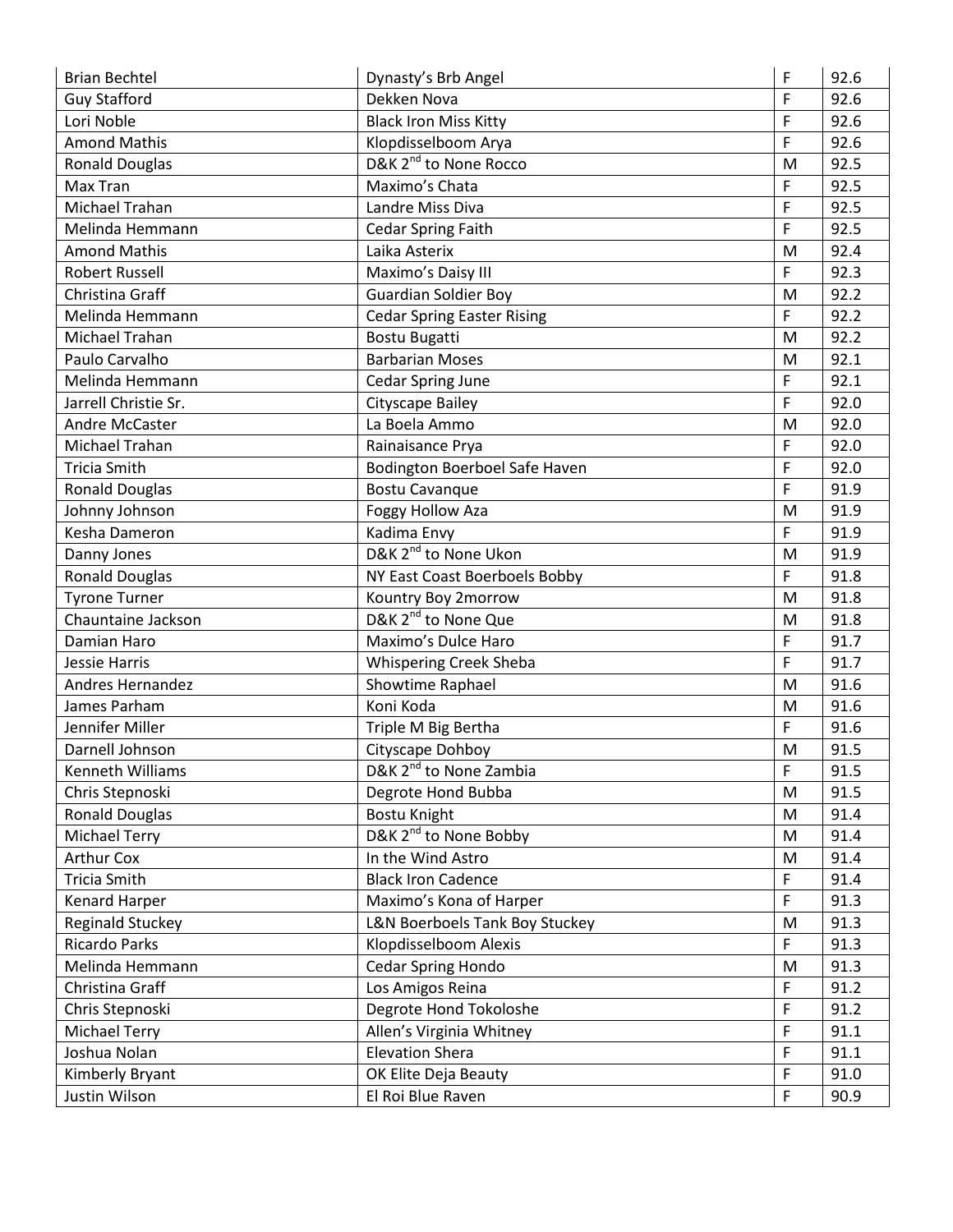| Eric Gramlich           | Oak View Xenon                       | M           | 90.9 |
|-------------------------|--------------------------------------|-------------|------|
| Jermaine Mason          | Jamco Kane                           | M           | 90.8 |
| Kesha Dameron           | Dynasty's brb Giannis                | M           | 90.8 |
| Eric Fenstemaker        | Maximo's Jolene                      | F           | 90.7 |
| Jacob Owen              | Maximo's Mabel                       | F           | 90.7 |
| <b>Reginald Stuckey</b> | D&K 2 <sup>nd</sup> to None Jada     | F           | 90.6 |
| Andre McCaster          | Afrika Rudzoa                        | F           | 90.6 |
| Jermall Jones           | <b>Texas Bred Nyla</b>               | F           | 90.6 |
| <b>Candace Ranz</b>     | <b>Guardian Tanner</b>               | M           | 90.5 |
| Darius White            | Sundown Draco                        | M           | 90.5 |
| Marshall Vallandingham  | D&K 2 <sup>nd</sup> to None Angel II | F           | 90.5 |
| Scody Kampf             | Benaiah O'Guard Hades Gate @ Kyrie   | F           | 90.4 |
| Andre McCaster          | Bonafide Rhianna                     | F           | 90.4 |
| Sherman Smith           | Ralzuca Khan                         | M           | 90.4 |
| Amber Hyde              | <b>Foggy Hollow Ulysees</b>          | M           | 90.4 |
| Michael Vrablic         | <b>Bostu Royal</b>                   | M           | 90.3 |
| Damian Haro             | Maximo's Dahlia                      | F           | 90.3 |
| <b>Todd Lloyd</b>       | Dekken Neveah Lulu                   | $\mathsf F$ | 90.3 |
| <b>Ricardo Parks</b>    | Frank Irene Nikita                   | F           | 90.3 |
| Danny Jones             | D&K 2 <sup>nd</sup> to None Jewel    | F           | 90.3 |
| Sherman Smith           | <b>CDH Gunner</b>                    | M           | 90.3 |
| Pete Knottnerus         | Degrote Hond Bear 2                  | M           | 90.2 |
| Michael Vrablic         | Kadima Steyr                         | M           | 90.2 |
| <b>Ricardo Parks</b>    | <b>Redstone Rocco</b>                | ${\sf M}$   | 90.2 |
| <b>Courtney Davis</b>   | <b>Top Tier Lala</b>                 | F           | 90.2 |
| Omar Cooper             | D&K 2 <sup>nd</sup> to None Rihanna  | F           | 90.2 |
| Danny Jones             | D&K 2 <sup>nd</sup> to None Cashmere | F           | 90.2 |
| <b>Mark Fallis</b>      | <b>Black Iron Gabby</b>              | F           | 90.1 |
| <b>Wendy Ritz</b>       | <b>Foggy Hollow Shelby</b>           | F           | 90.1 |
| Michael Trahan          | Ferrigno Rhea Bear                   | F           | 90.1 |
| <b>J&amp;A Turner</b>   | Hidden Creek Sarena Lil Kadeya       | F           | 90.1 |
| <b>J&amp;A Turner</b>   | Gatekeeper(SA) American Dream        | F           | 90.1 |
| <b>J&amp;A Turner</b>   | Njal Ornela                          | F           | 90.0 |
| Natalee Ridenhour       | <b>Targus Juliet</b>                 | F           | 90.0 |
| <b>Chris Marks</b>      | T K Moana                            | F           | 89.9 |
| Chad Wigington          | South Florida's Blue Zelda           | F           | 89.9 |
| J&A Turner              | Gatekeeper(SA) Lady Liberty          | F           | 89.9 |
| Andres Hernandez        | Magni Imani                          | F           | 89.8 |
| Nancy Linderman         | <b>Magnificent Merciful</b>          | F           | 89.8 |
| J&A Turner              | Saasveld Snazzie                     | F           | 89.8 |
| Kesha Dameron           | <b>Bonafide Fallon</b>               | F           | 89.8 |
| Mike Desi               | D&K 2 <sup>nd</sup> to None Gotti    | F           | 89.8 |
| Christina Graff         | Klein Sandfontein Pepper             | F           | 89.7 |
| Ty Platt                | Bonafide Layla                       | F           | 89.7 |
| Sherman Smith           | <b>Bodington Gisla</b>               | F           | 89.7 |
| <b>Amond Mathis</b>     | Absolute Scarlett                    | F           | 89.7 |
| <b>Ronald Douglas</b>   | Bostu Griselda                       | F           | 89.6 |
| Freddie Jackson         | Janieka Blackie                      | F           | 89.6 |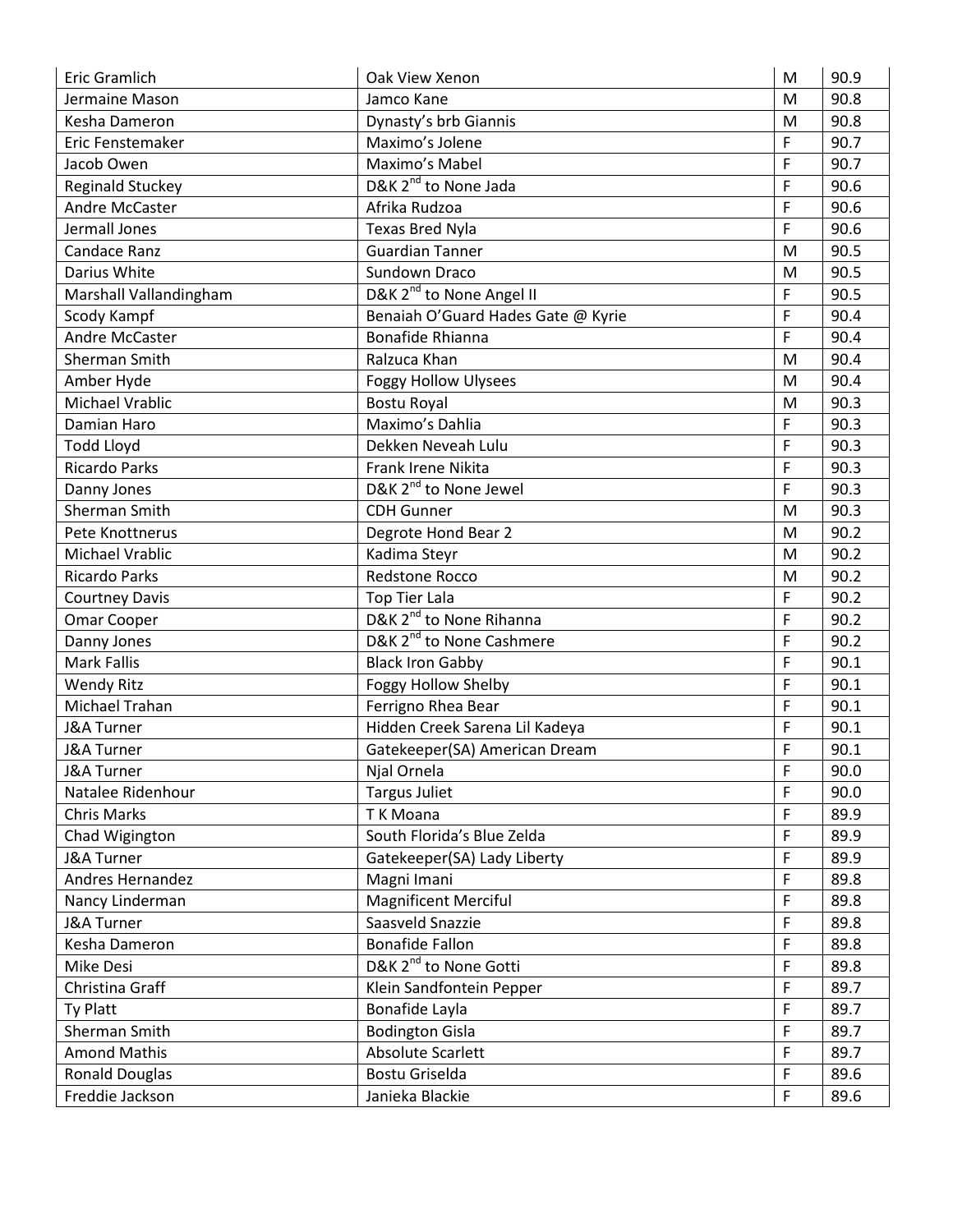| Anthony Well             | Dynasty's Faith II                    | F           | 89.6 |
|--------------------------|---------------------------------------|-------------|------|
| <b>Keith Fuelling</b>    | Degrote Hond Mack II                  | M           | 89.5 |
| Sean Crawford            | Magni Bocephus of Bone Bluff          | M           | 89.5 |
| Michael Vrablic          | Dream Team Sunni                      | F           | 89.5 |
| Manny Rai                | Divine Heir Chocolate Drizzle         | F           | 89.5 |
| Rod Hernandez            | Maximo's Zoe                          | F           | 89.5 |
| Freddie Jackson          | D&k 2 <sup>nd</sup> to None Hammer    | M           | 89.5 |
| Paula Bircher            | Bonafide Sheeba Dawn                  | F           | 89.5 |
| <b>Eric Gramlich</b>     | Oak View Zeke                         | M           | 89.5 |
| Danny Jones and Marshall | D&K 2 <sup>nd</sup> to None Simba III | M           | 89.5 |
| Vallandingham            |                                       |             |      |
| Jennifer Miller          | D&K 2 <sup>nd</sup> to None Dozer     | M           | 89.5 |
| Kevin Croom              | Cityscape Kensi Croom                 | F           | 89.4 |
| Elizabeth Vandergrift    | North County Wrolf                    | M           | 89.4 |
| Max Tran                 | Maximo's Serena                       | F           | 89.3 |
| Nick Greci               | Carade Intl Asha                      | F           | 89.3 |
| <b>Ricky Martinez</b>    | North County Ziva                     | F           | 89.3 |
| Amanda Crookshanks       | <b>Fueled Walther</b>                 | M           | 89.3 |
| G. Talley                | Southern Boerboels Nakia              | F           | 89.2 |
| <b>Tim Dold</b>          | Golden State 24 Karat                 | F           | 89.2 |
| Justin Wilson            | <b>CDH Shotgun</b>                    | M           | 89.2 |
| Kim Maher                | D&K 2 <sup>nd</sup> to None Porter    | M           | 89.2 |
| Lisa Kelam               | <b>Black Iron Malek</b>               | M           | 89.1 |
| Shanna McLaughlin        | North County Nika                     | F           | 89.0 |
| Tim LaViolette           | Magni Alexandrite of the Night        | F           | 89.0 |
| <b>Charles Toliver</b>   | <b>Camp Benning Fancy</b>             | F           | 89.0 |
| Melinda Hemmann          | Cedar Spring Big Boy (Bolo)           | M           | 89.0 |
| Darius White             | Bodington Boerboel Akeya              | F           | 88.9 |
| Scody Kampf              | Benaiah Rebel Executioner for Kyrie   | F           | 88.9 |
| Sherman Smith            | Mintakaroo Lily                       | F           | 88.9 |
| Ty Platt                 | Bonafide Karma                        | F           | 88.8 |
| Nathan Jones             | Kroonkop Goast Face                   | M           | 88.7 |
| Marshall Vallandingham   | D&K 2 <sup>nd</sup> to None Ginger    | F           | 88.7 |
| Mike Desi                | D&K 2 <sup>nd</sup> to None Yoshi     | M           | 88.7 |
| Mary Jones               | Premier's Rebel                       | $\mathsf F$ | 88.6 |
| Max Tran                 | Maximo's Buddy for Degrote Hond       | M           | 88.6 |
| Chris Owens              | D&K 2 <sup>nd</sup> to None Dixie     | F           | 88.6 |
| <b>Brian Bechtel</b>     | Dynasty's brb Sasha                   | F           | 88.5 |
| Danny Jones              | D&K 2 <sup>nd</sup> to None Aries     | F           | 88.5 |
| Nancy Linderman          | Dynasty's BRB Michonne                | F           | 88.4 |
| <b>Tarek Freeman</b>     | Bonafide Ava Rose                     | F           | 88.4 |
| Omar Cooper              | <b>Elevation Dax Junior</b>           | M           | 88.4 |
| Robert Ward              | D&K 2 <sup>nd</sup> to None Amahle    | F           | 88.3 |
| Benjamin Guevara         | Texas Leontix Shere Khan              | ${\sf M}$   | 88.2 |
| Benjamin Guevara         | Raj Vulcan                            | M           | 88.1 |
| Sherman Smith            | D&K 2 <sup>nd</sup> to None Zina      | F           | 88.0 |
| Calvin Croom             | D&K 2 <sup>nd</sup> to None Shamu     | F           | 87.9 |
| Mark Fallis              | <b>Revelation Aerie</b>               | F           | 87.8 |